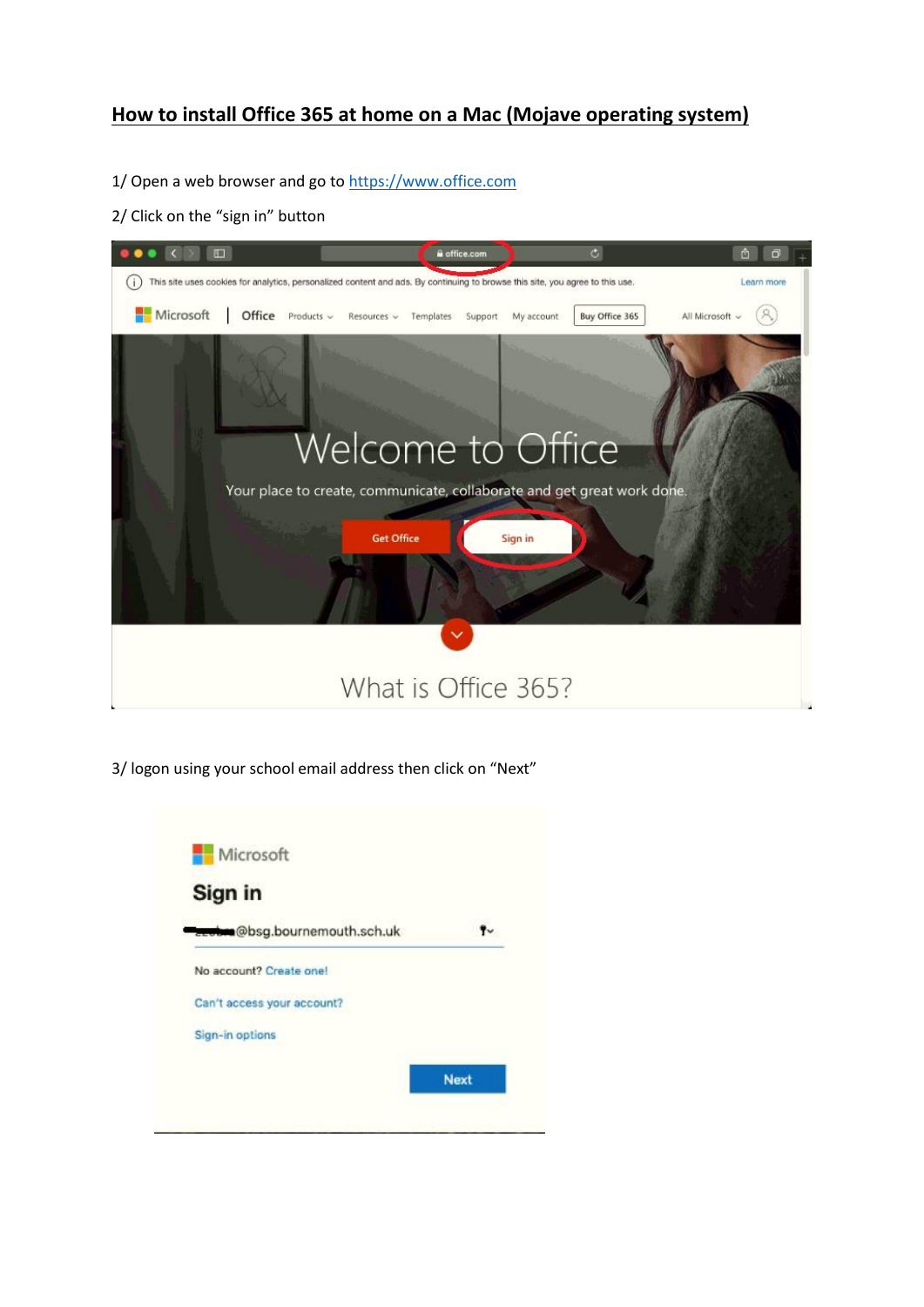Enter your school email password then click on "Sign in"



4/ Click Yes to stay signed in if this computer is going to be regularly used by you. Password storage is a personal option.

For this installation we say "yes" to both.



#### 5/ Click on "install Office"

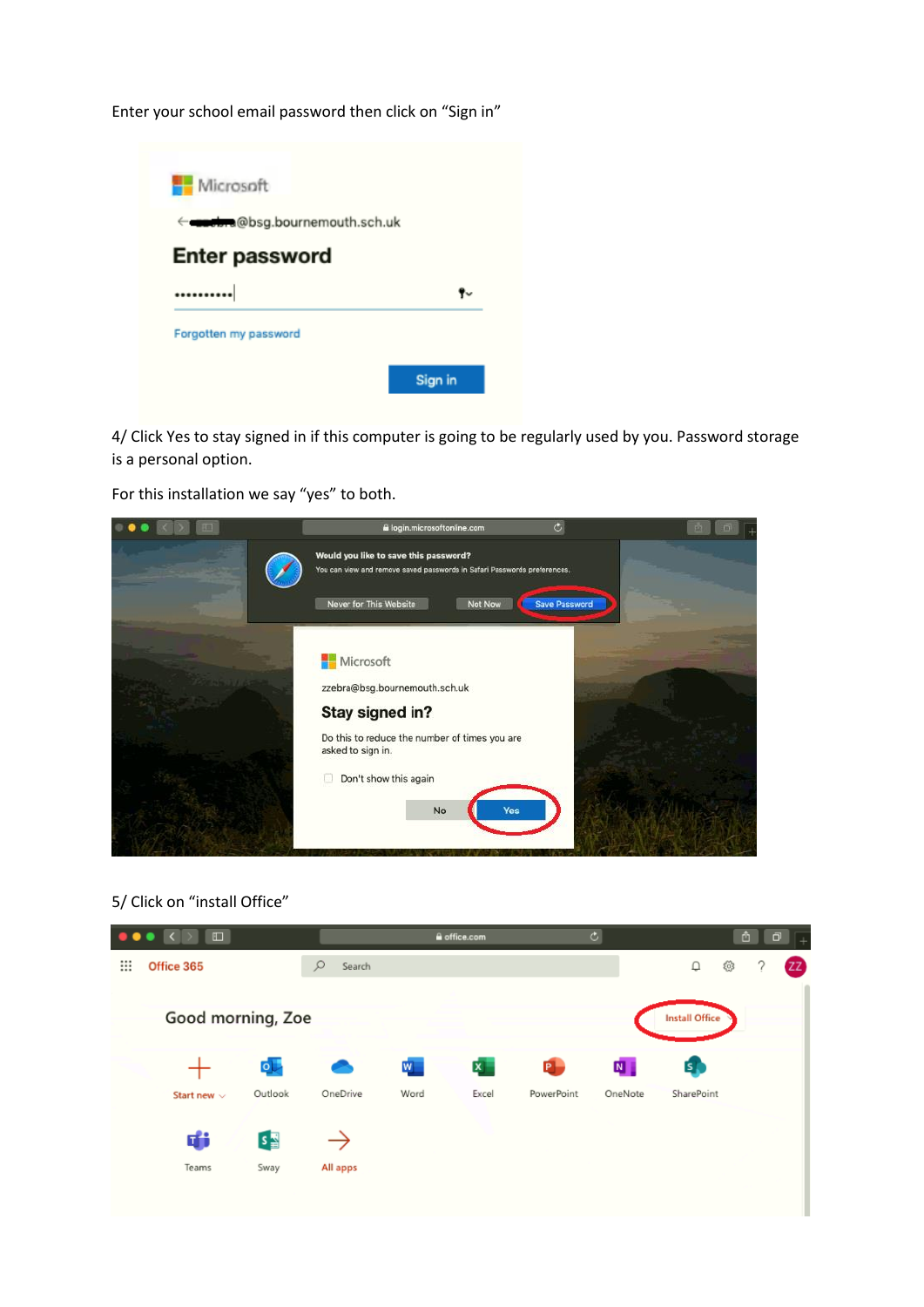## 6/ Click on Office 365 apps

|   | $\Box$               |         |                |                 | a office.com                        |               | $\overline{c}$                                       |                                                                                        | û               | Ò |    |
|---|----------------------|---------|----------------|-----------------|-------------------------------------|---------------|------------------------------------------------------|----------------------------------------------------------------------------------------|-----------------|---|----|
| ₩ | Office 365           |         | Ω<br>Search    |                 |                                     |               |                                                      | Q                                                                                      | 翁               |   | ΖZ |
|   |                      |         |                |                 |                                     |               |                                                      |                                                                                        |                 |   |    |
|   | Good morning, Zoe    |         |                |                 |                                     |               |                                                      | Install Office $\vee$                                                                  |                 |   |    |
|   |                      | 야       |                | $W_{\parallel}$ | $\mathbf{x}$                        |               | Office 365 apps<br>Word, Excel, PowerPoint and more. | Includes Outlook, OneDrive for Business,                                               |                 |   |    |
|   | Start new $\sim$     | Outlook | OneDrive       | Word            | Excel                               | $\rightarrow$ | Other installation options                           | Select a different language or install other<br>apps available with your subscription. |                 |   |    |
|   | di                   | $s =$   |                |                 |                                     |               |                                                      |                                                                                        |                 |   |    |
|   | Teams                | Sway    | All apps       |                 |                                     |               |                                                      |                                                                                        |                 |   |    |
|   |                      |         |                |                 |                                     |               |                                                      |                                                                                        |                 |   |    |
|   | Pinned<br>Recent     |         | Shared with me | Discover        |                                     |               |                                                      | $\overline{\uparrow}$ Upload and open                                                  | $\equiv$ $\vee$ |   |    |
|   | My First Sway<br>is. |         |                |                 | 8 Jan                               |               |                                                      |                                                                                        |                 |   |    |
|   |                      |         |                |                 | Drag a file here to upload and open |               |                                                      | More in OneDrive $\rightarrow$                                                         |                 |   |    |
|   |                      |         |                |                 |                                     |               |                                                      |                                                                                        |                 |   |    |

7/ Office will now download … wait for it to finish…

| $\Box$                                                                                | a office.com                                                                                     | $\overline{c}$ | ô<br>$\Box$                                                                                                    |
|---------------------------------------------------------------------------------------|--------------------------------------------------------------------------------------------------|----------------|----------------------------------------------------------------------------------------------------------------|
| Office 365                                                                            | $\Omega$<br>Search                                                                               |                | Ω                                                                                                              |
| Just a few more steps                                                                 |                                                                                                  |                |                                                                                                                |
| Downloads<br>Morreot Office 2016 Installer.plg.<br>124.3 MR of 2.80 CB  Eminutes rams | <b>TELEVISION</b>                                                                                |                | <b>O</b> Office<br><b>Back to Actuals Kirks</b>                                                                |
| <b>O</b> Download                                                                     | <b>O</b> Install                                                                                 | Sign in        |                                                                                                                |
| Office 365 apps will now start<br>downloading.                                        | Open the Office .pkg file in your<br>Downloads folder and follow the steps<br>to install Office. |                | To activate Office, sign in with the<br>account that you use for Office 365:<br>zzebra@bsg.bournemouth.sch.uk. |
| Close                                                                                 | Need any help with the installation?                                                             |                |                                                                                                                |
| <b>OneDrive</b>                                                                       | SharePoint                                                                                       |                |                                                                                                                |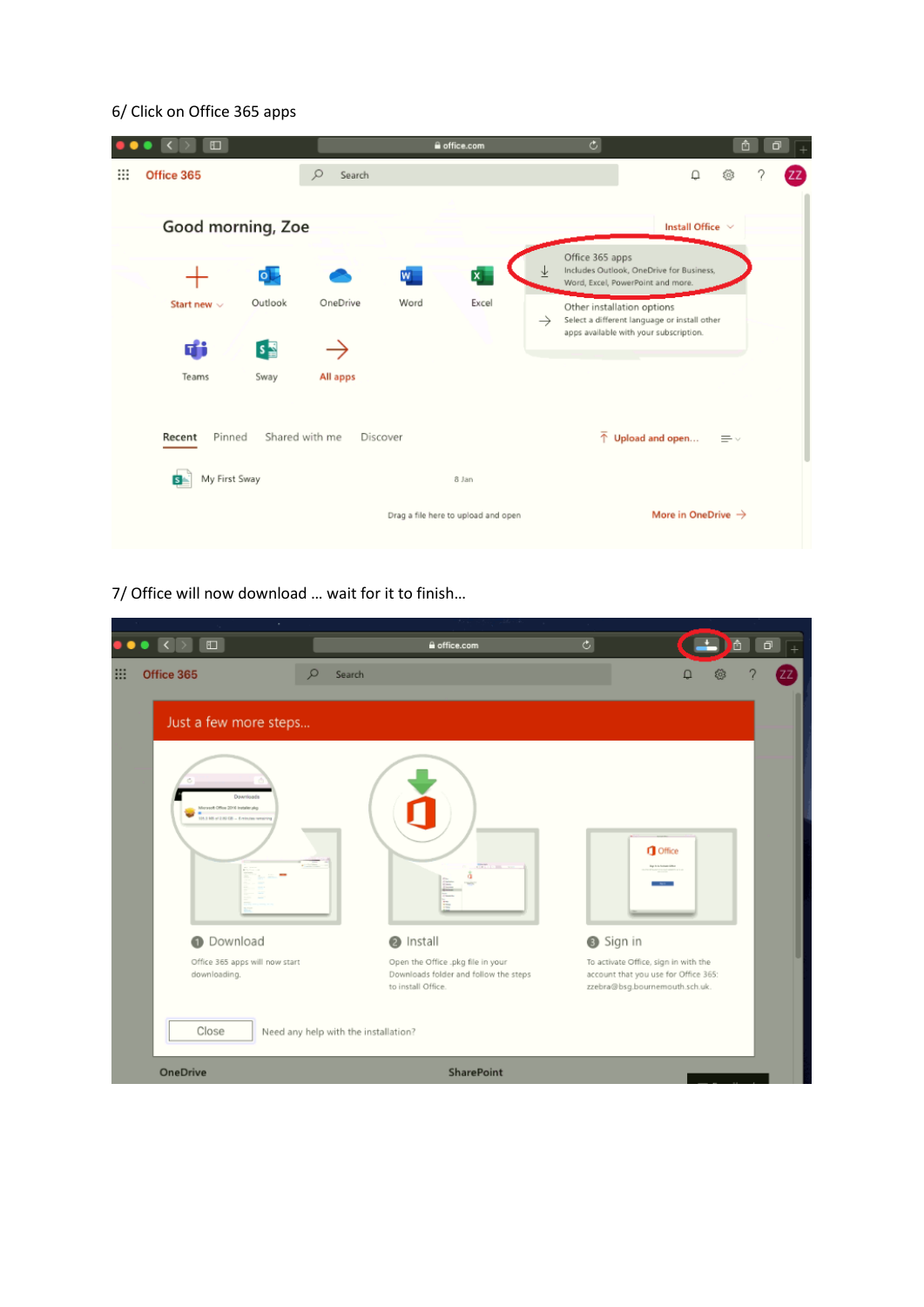### 8/ Install Office

Once the download has completed, open Finder, go to Downloads, and double-click Microsoft Office installer.pkg file (the name might vary slightly).

| $\bullet \bullet \bullet \quad \leftarrow \quad \rightarrow \quad \text{m}$ | $\bullet\bullet\bullet$<br>Downloads<br>$\langle   \rangle$<br>  E   comen<br>Q Search<br>■■<br>舂 |                                                             |         |                                                                        |                |  |
|-----------------------------------------------------------------------------|---------------------------------------------------------------------------------------------------|-------------------------------------------------------------|---------|------------------------------------------------------------------------|----------------|--|
|                                                                             |                                                                                                   |                                                             |         |                                                                        |                |  |
| <br>Office 365                                                              | Favourites                                                                                        | Name                                                        | Size    | Kind                                                                   | Date Added     |  |
|                                                                             | Recents                                                                                           | Microsoft_Office_16inessPro_Installer.pkg                   | 1.65 GB | Installeackage                                                         | Today at 09:57 |  |
|                                                                             | $\sqrt{\Delta}$ Applicatio                                                                        |                                                             |         |                                                                        |                |  |
| Just a few mor                                                              | <b>Desktop</b>                                                                                    |                                                             |         |                                                                        |                |  |
|                                                                             | Documents                                                                                         |                                                             |         |                                                                        |                |  |
|                                                                             | <b>O</b> Downloads                                                                                |                                                             |         |                                                                        |                |  |
|                                                                             | Locations                                                                                         |                                                             |         |                                                                        |                |  |
|                                                                             | <b>Cloud Dri</b>                                                                                  |                                                             |         |                                                                        |                |  |
| Morroot Office 2016 Install<br>15.1 MS of 2.80 CB  Even                     | ● VMwar ≜                                                                                         |                                                             |         |                                                                        |                |  |
|                                                                             | <b>O</b> Network                                                                                  |                                                             |         |                                                                        |                |  |
|                                                                             | Tags                                                                                              |                                                             |         |                                                                        |                |  |
|                                                                             | $\bullet$ Red                                                                                     |                                                             |         |                                                                        |                |  |
|                                                                             | • Orange                                                                                          |                                                             |         |                                                                        |                |  |
|                                                                             | ● Yellow                                                                                          |                                                             |         |                                                                        |                |  |
|                                                                             | <b>A</b> Green                                                                                    |                                                             |         |                                                                        |                |  |
| <b>O</b> Download                                                           |                                                                                                   | <b>a</b> Install                                            |         | Sign in                                                                |                |  |
| Office 365 apps will now start                                              |                                                                                                   | Open the Office .pkg file in your                           |         | To activate Office, sign in with the                                   |                |  |
| downloading.                                                                |                                                                                                   | Downloads folder and follow the steps<br>to install Office. |         | account that you use for Office 365:<br>zzebra@bsg.bournemouth.sch.uk. |                |  |
|                                                                             |                                                                                                   |                                                             |         |                                                                        |                |  |
|                                                                             |                                                                                                   |                                                             |         |                                                                        |                |  |
| Close                                                                       | Need any help with the installation?                                                              |                                                             |         |                                                                        |                |  |
|                                                                             |                                                                                                   |                                                             |         |                                                                        |                |  |
| <b>OneDrive</b>                                                             |                                                                                                   | SharePoint                                                  |         |                                                                        |                |  |
| <b>Recent folders</b>                                                       |                                                                                                   | <b>Frequent sites</b><br>Following                          |         |                                                                        | Feedback       |  |
|                                                                             |                                                                                                   |                                                             |         |                                                                        |                |  |
|                                                                             |                                                                                                   | 15                                                          |         |                                                                        |                |  |
|                                                                             |                                                                                                   |                                                             |         |                                                                        |                |  |

(Microsoft Tip: If you see an error that says the Microsoft Office installer.pkg can't be opened because it is from an unidentified developer, wait 10 seconds and move the downloaded file to your desktop. Hold Control + click the file to launch the installer.)

9/ In this case the installer has appeared behind the download window – click on the area below the download window, or minimize the download window (yellow button)

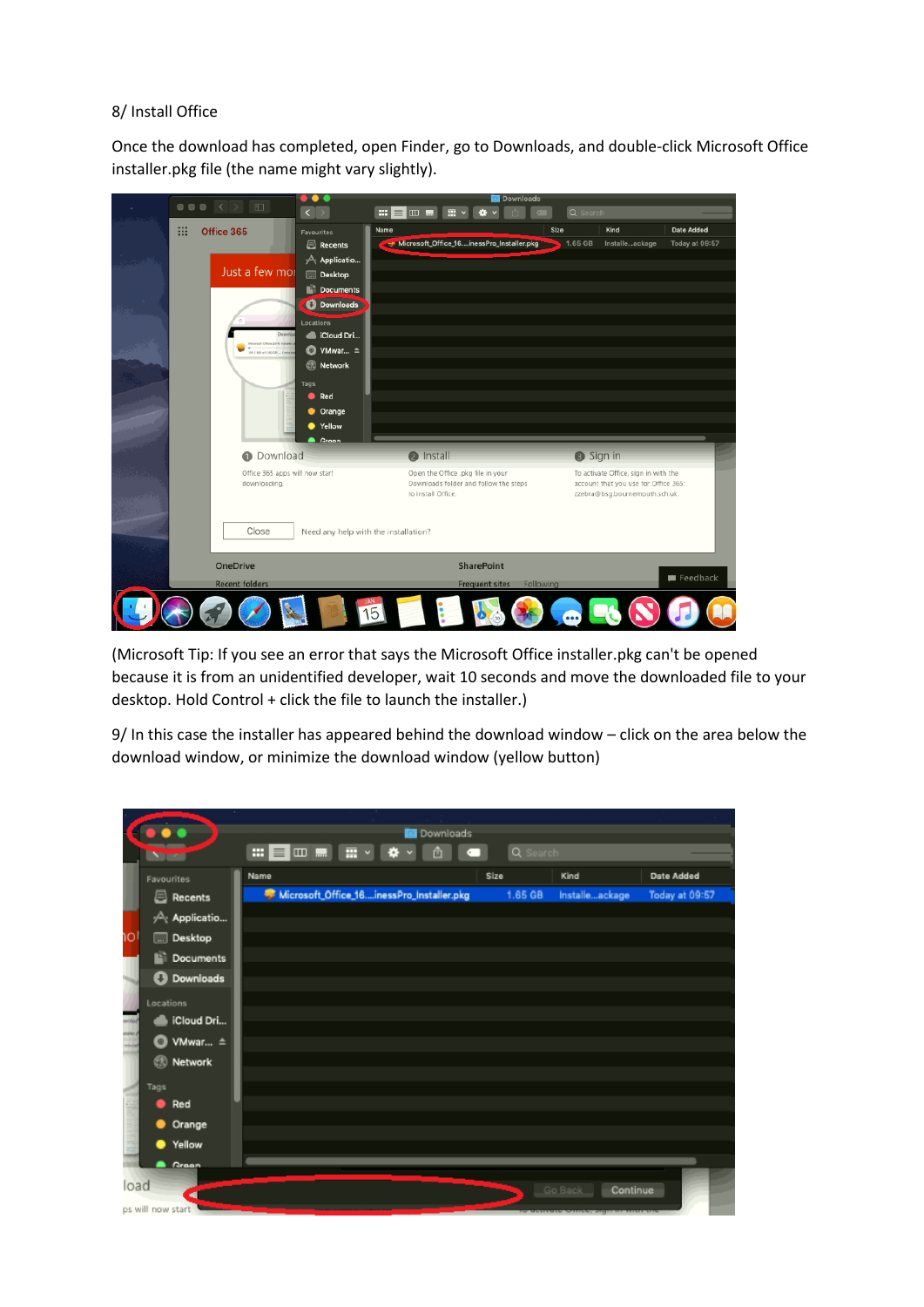## 10/ Click "Continue"



## 11/ Click "Continue"

|                                                                               | д<br>Install Microsoft Office                                                                                                                                                                                                                                                                                                                                                                                                                                                                                                                                                                                                                                                                                                                                               |  |  |  |  |  |  |
|-------------------------------------------------------------------------------|-----------------------------------------------------------------------------------------------------------------------------------------------------------------------------------------------------------------------------------------------------------------------------------------------------------------------------------------------------------------------------------------------------------------------------------------------------------------------------------------------------------------------------------------------------------------------------------------------------------------------------------------------------------------------------------------------------------------------------------------------------------------------------|--|--|--|--|--|--|
|                                                                               | Software Licence Agreement                                                                                                                                                                                                                                                                                                                                                                                                                                                                                                                                                                                                                                                                                                                                                  |  |  |  |  |  |  |
| Introduction                                                                  | ٠<br>English (United Kingdom)                                                                                                                                                                                                                                                                                                                                                                                                                                                                                                                                                                                                                                                                                                                                               |  |  |  |  |  |  |
| Licence<br>Destination Select<br>Installation Type<br>Installation<br>Summary | Consumer Customers: To determine which one of the two separate<br>sets of license terms below apply to you, check the product title. This<br>is printed either on product packaging if you purchased the product<br>from a physical retail store or on the page from which you purchased<br>the software if you obtained the software online. If designated Office<br>365 subscription (e.g., Office 365 Home, Personal or University) then<br>the "Supplement to Microsoft Services Agreement - Microsoft Office<br>365 Consumer Subscription Service and Software" below applies to<br>you. If designated Office software (e.g., Office Home & Student or<br>Office Home & Business), then the "Microsoft Software License Terms<br>- Office Desktop" below apply to you. |  |  |  |  |  |  |
|                                                                               | Enterprise Customers: If you are an Enterprise customer, the below<br>terms do not apply to you, and your use of the subscription service/<br>software is subject to the terms and conditions of the volume license<br>agreement you agreed to when you signed up for the subscription and<br>by which you acquired the license for the software. You may not use<br>the service/software if you have not validly acquired a license from<br>Microsoft or its licensed distributors. If your organization is a<br>Microsoft customer, it has enabled you to use certain connected<br>services in Office 365. You may also have access to other connected<br>services from Microsoft, which are covered by separate terms and                                                |  |  |  |  |  |  |
|                                                                               | Print<br>Go Back<br>Continue<br>Save                                                                                                                                                                                                                                                                                                                                                                                                                                                                                                                                                                                                                                                                                                                                        |  |  |  |  |  |  |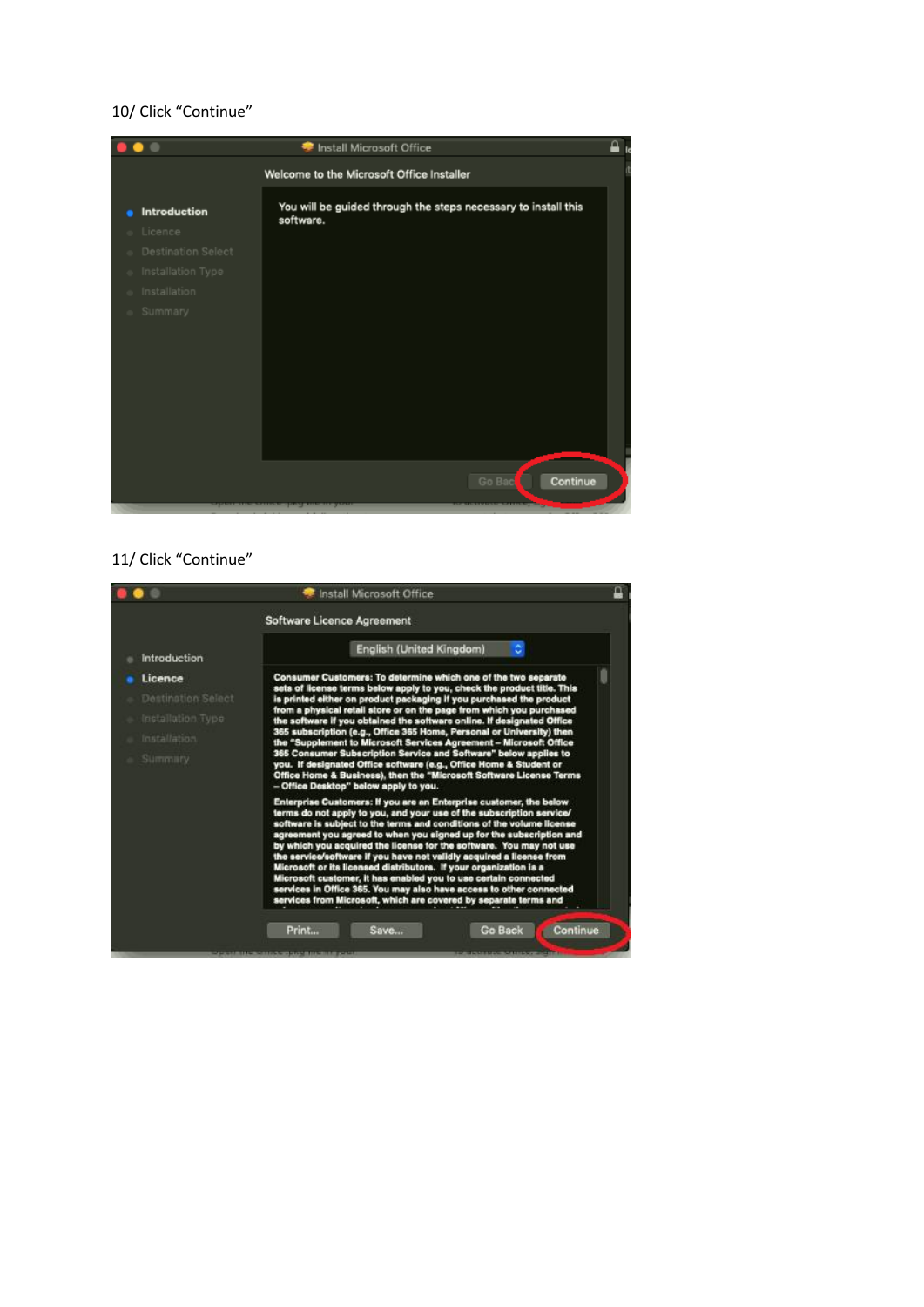#### 12/ Click "Agree"



13/ Review the disk space requirements or change your install location, and then click Install. You have an opportunity here to customise the Office installation.

Install Microsoft Office  $\bullet$  . ₽ Custom Install on "macOS Sierra" Package Name Action Size **Introduction** Microsoft Word Install 389.6 MB Microsoft Excel Install 401.5 MB Licence Microsoft PowerPoint Install 215.1 MB **Destination Select** Microsoft OneNote Install 61.6 MB **e** Installation Type Microsoft Outlook 146.6 MB Install Microsoft OneDrive Install 140.2 MB Microsoft Teams Install 202.8 MB Microsoft AutoUpdate Install 16.2 MB Space Required: 8.97 GB Remaining: 140.17 GB Standard Install Go Back Install

IF customise button pressed:-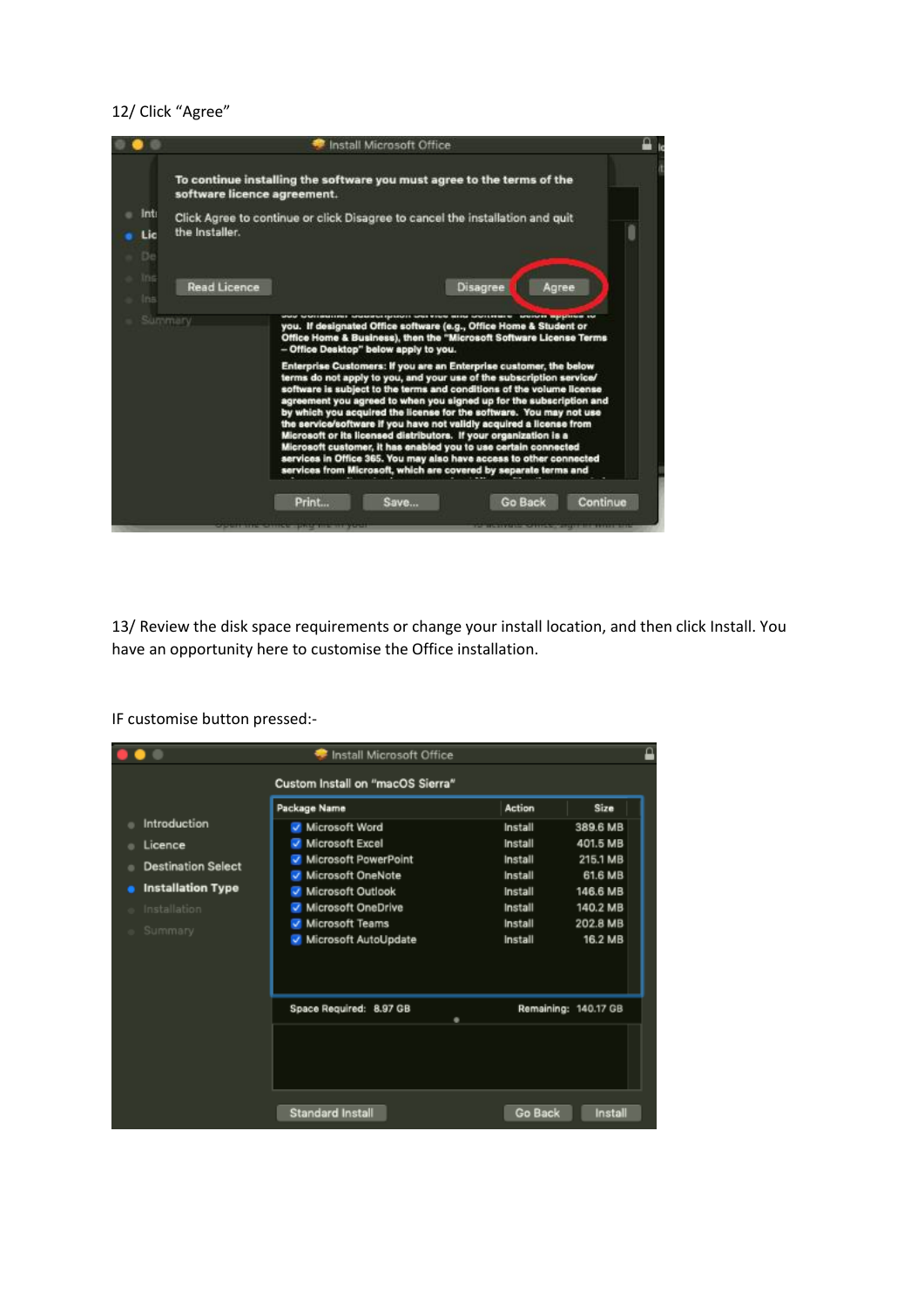

14/ Enter your Mac login password, if prompted, and then click "Install Software". (This is the password that you use to log in to your Mac.)

| Installer is trying to install new software. |  |
|----------------------------------------------|--|
| Enter your password to allow this.           |  |
| Username: admin1                             |  |
| Password:                                    |  |
|                                              |  |
| <b>Install Software</b><br>Cancel            |  |
|                                              |  |

The software begins to install. Click Close when the installation is finished. If Office installation fails, see "What to try if you can't install or activate Office for Mac." :

[https://support.office.com/en-us/article/what-to-try-if-you-can-t-install-or-activate-office-for-mac-](https://support.office.com/en-us/article/what-to-try-if-you-can-t-install-or-activate-office-for-mac-5efba2b4-b1e6-4e5f-bf3c-6ab945d03dea?wt.mc_id=scl_installoffice_mac)[5efba2b4-b1e6-4e5f-bf3c-6ab945d03dea?wt.mc\\_id=scl\\_installoffice\\_mac](https://support.office.com/en-us/article/what-to-try-if-you-can-t-install-or-activate-office-for-mac-5efba2b4-b1e6-4e5f-bf3c-6ab945d03dea?wt.mc_id=scl_installoffice_mac)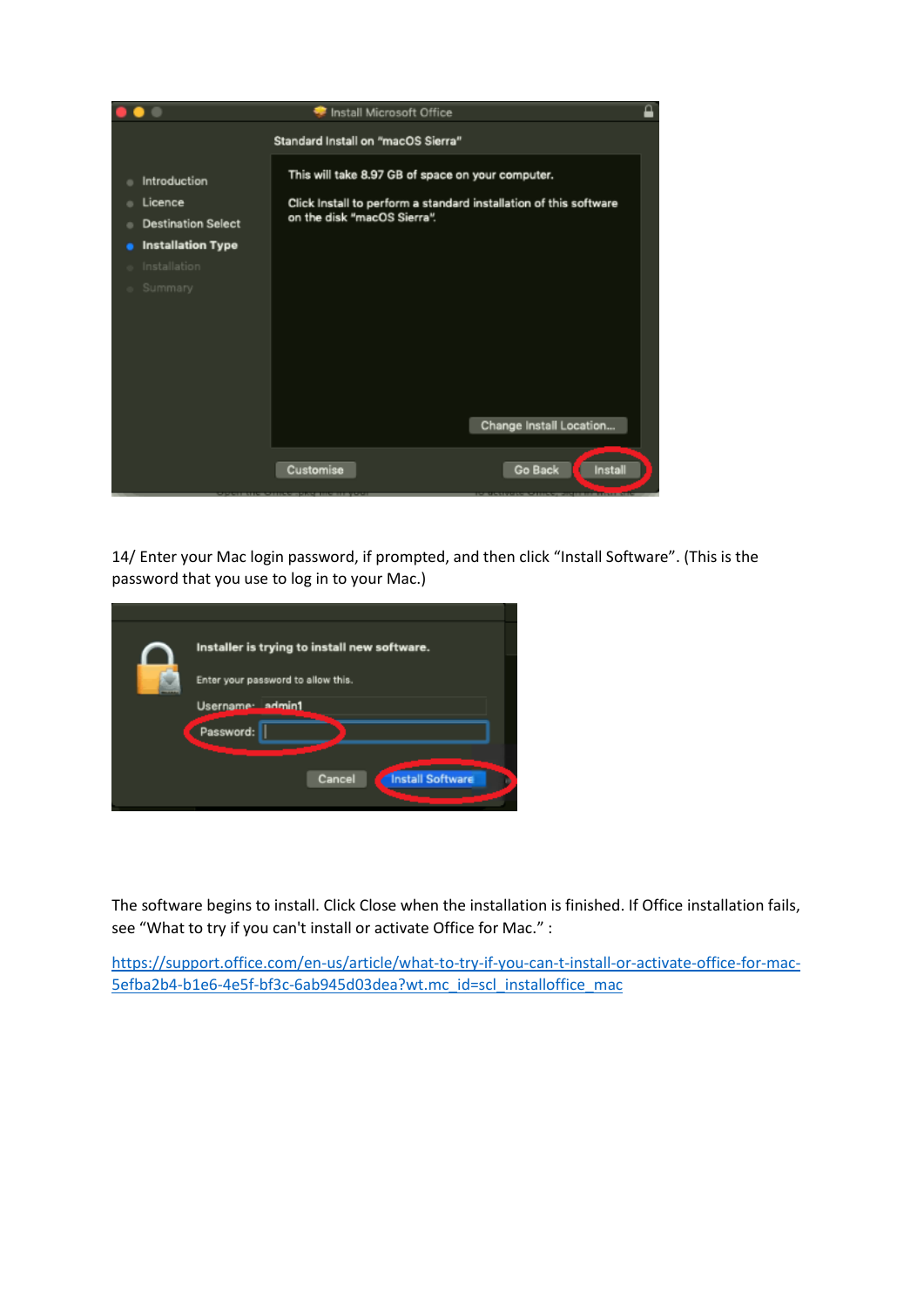15/ Click the "OK" button for Microsoft Auto Update:-



16/ Click "Close" when the software has been installed:-



17/ Decide what to do with the installer – if you are low on disk space then "move to trash" otherwise it may be useful to have backed up somewhere.

| Do you want to move the "Microsoft Office"<br>Installer to the Trash? |      |               |  |  |  |
|-----------------------------------------------------------------------|------|---------------|--|--|--|
| To keep this package in its current location,<br>click Keep.          |      |               |  |  |  |
|                                                                       | Keep | Move to Trash |  |  |  |
|                                                                       |      |               |  |  |  |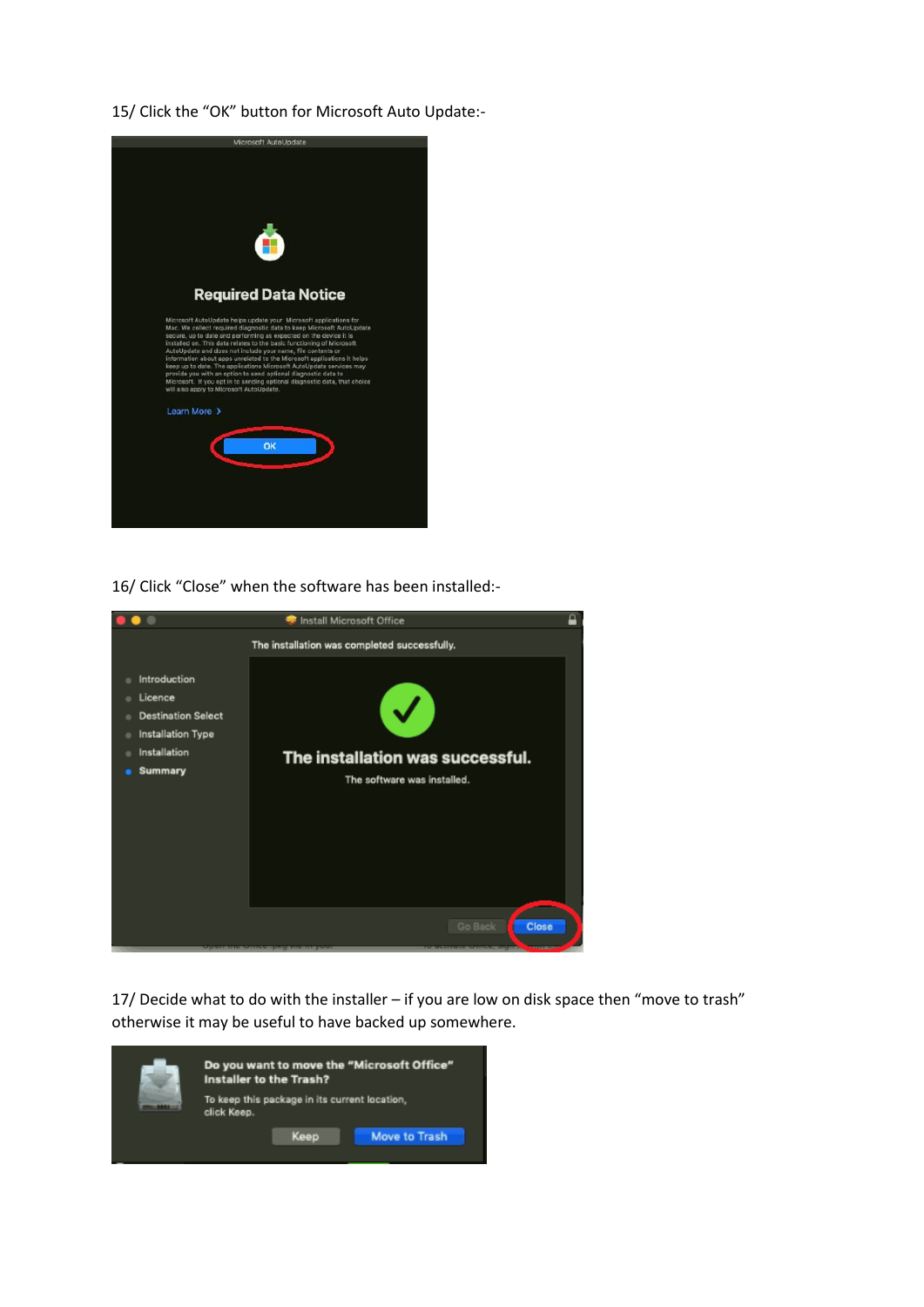#### **Launch an Office for Mac app and start the activation process**

1. Click the Launchpad icon in the Dock to display all of your apps.



2. Click the Microsoft Word icon in the Launchpad.



3. The 'What's New' window opens automatically when you launch Word. Click Get Started to start activating. If you need help activating Office, se[e Activate Office for Mac.](https://support.office.com/en-us/article/activate-office-for-mac-7f6646b1-bb14-422a-9ad4-a53410fcefb2?wt.mc_id=scl_installoffice_mac) If Office activation fails, se[e What to try if you can't install or activate Office for Mac.](https://support.office.com/en-us/article/what-to-try-if-you-can-t-install-or-activate-office-for-mac-5efba2b4-b1e6-4e5f-bf3c-6ab945d03dea?wt.mc_id=scl_installoffice_mac)